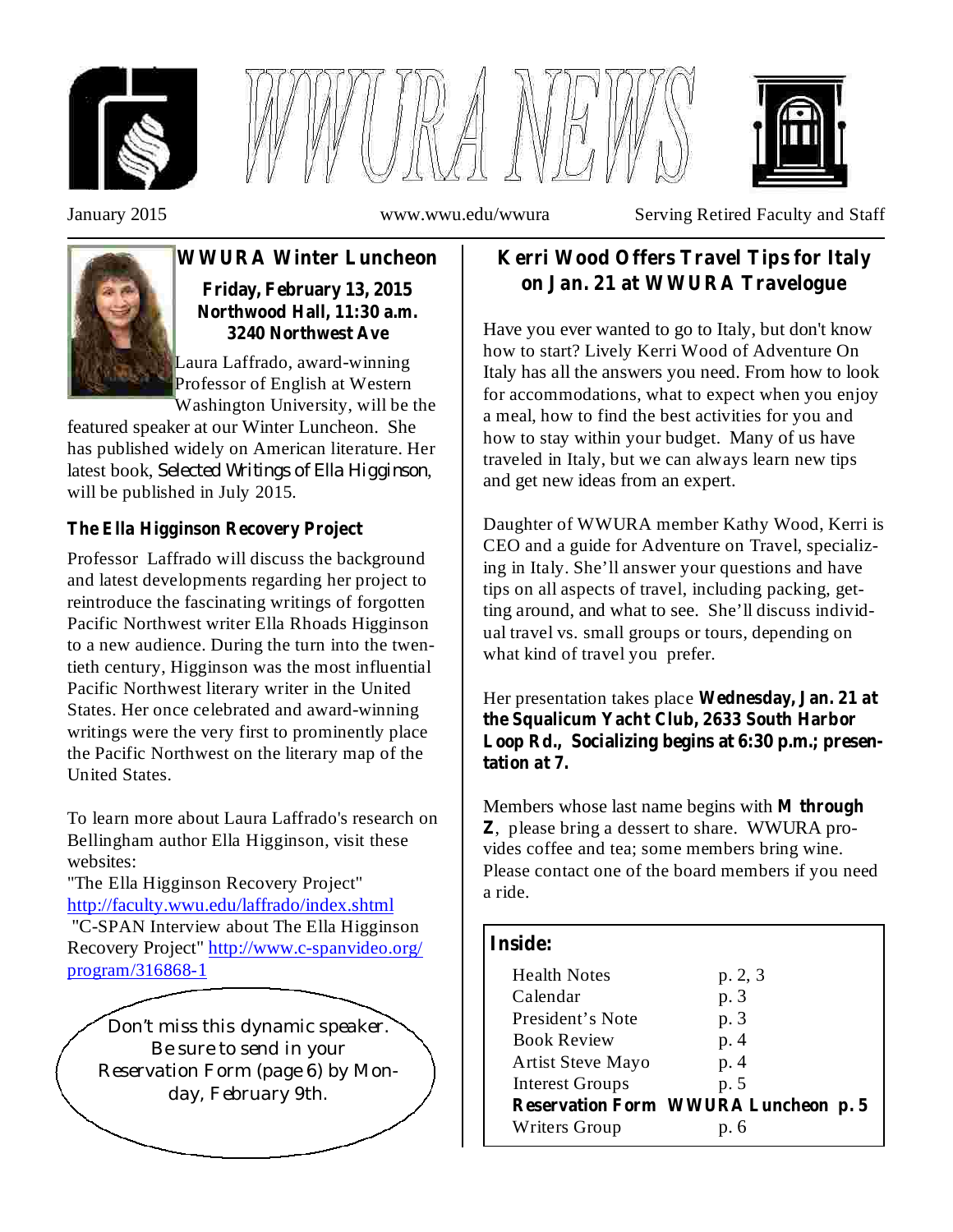# **January 2015 Health Notes by Evelyn Ames**

# *Put a Smile on Your Face and Raise Your Endorphins*

"Sometimes your joy is the source of your smile, but sometimes your smile can be the source of your joy." Thich Nhat Hanh

The next time you step into an elevator and there are others on the elevator with you, turn around, smile and ask them "how goes it?" You might find that doing this gives you a boost! Of course, some people might look at you and wonder what gives but most often, they will smile back at you and respond. When standing in line at a grocery or department store, smile at those in line behind you and strike up a conversation. Smiling and chatting have positive physiological effects.

Smiling "activates the release of neuropeptides that work toward fighting off stress. Neuropeptides are tiny molecules that allow neurons to communicate. They facilitate messaging to the whole body when we are happy, sad, angry, depressed, or excited. The feel good neurotransmitters dopamine, endorphins and serotonin are all released when a smile flashes across your face as well. This not only relaxes your body, but it can lower your heart rate and blood pressure."

http://www.psychologytoday.com/blog/cutting-edge-leadership/201206/there-s-magic-in-your-smile." No one yet knows why our facial expressions influence our emotions as they seem to. The associations in our mind between how we feel and how we react may be so strong that our expressions simply end up reinforcing our emotions—there may be no evolutionary reason for the connection. Even so, our faces do seem to communicate our states of mind not only to others but also to ourselves."

http://www.scientificamerican.com/article/smile-it-could-make-you-happier.

#### **Reported benefits of smiling** : http://longevity.about.com/od/lifelongbeauty/tp/smiling.htm

- People are more likely to be drawn to people who smile compared to those with frowns and grimaces. "Smiling makes you appear more approachable. Interaction with others is easier and more enjoyable when smiles and laughs are shared, and these behaviours are contagious, making others feel better too, and make you a more appealing and attractive person to be around. This in turn will have a positive effect on your well-being." http://www.lifehack.org/articles/communication/7-benefits-smilingand-laughing.html •
- Putting on a smile can help change a "downer" mood to an uplifting mood.
- A smiling person lightens up a room, changes the moods of others and makes things seem happier. Smiling is contagious. •
- Become conscious that putting a smile on your face when feeling stressed may reduce your stress. When endorphins are increased, the stress hormone, cortisol, is reduced. •
- Some researchers have found that smiling may boost the body's immune functions. •
- Smiling helps a person stay positive about life! •

**Simple ways to smile more often** : smile regularly; watch funny films, TV and theater shows; spend time with those that make you feel happy; and look for things that make you smile. When the sun shines in Bellingham, people do seem to be cheerier!

**Hints for striking up conversations with strangers!** Appear friendly (smiles do help); find a common ground; look interested in engaging in a conversation (people using their mobile phones are not likely to be receptive); find what a person's expertise is and ask questions about it; the right location helps (waiting in line at airports. stores, or sports events); and identify people in similar situations as you find yourself in. But, do sense when someone doesn't want to chat.

*(cont'd on page 3)*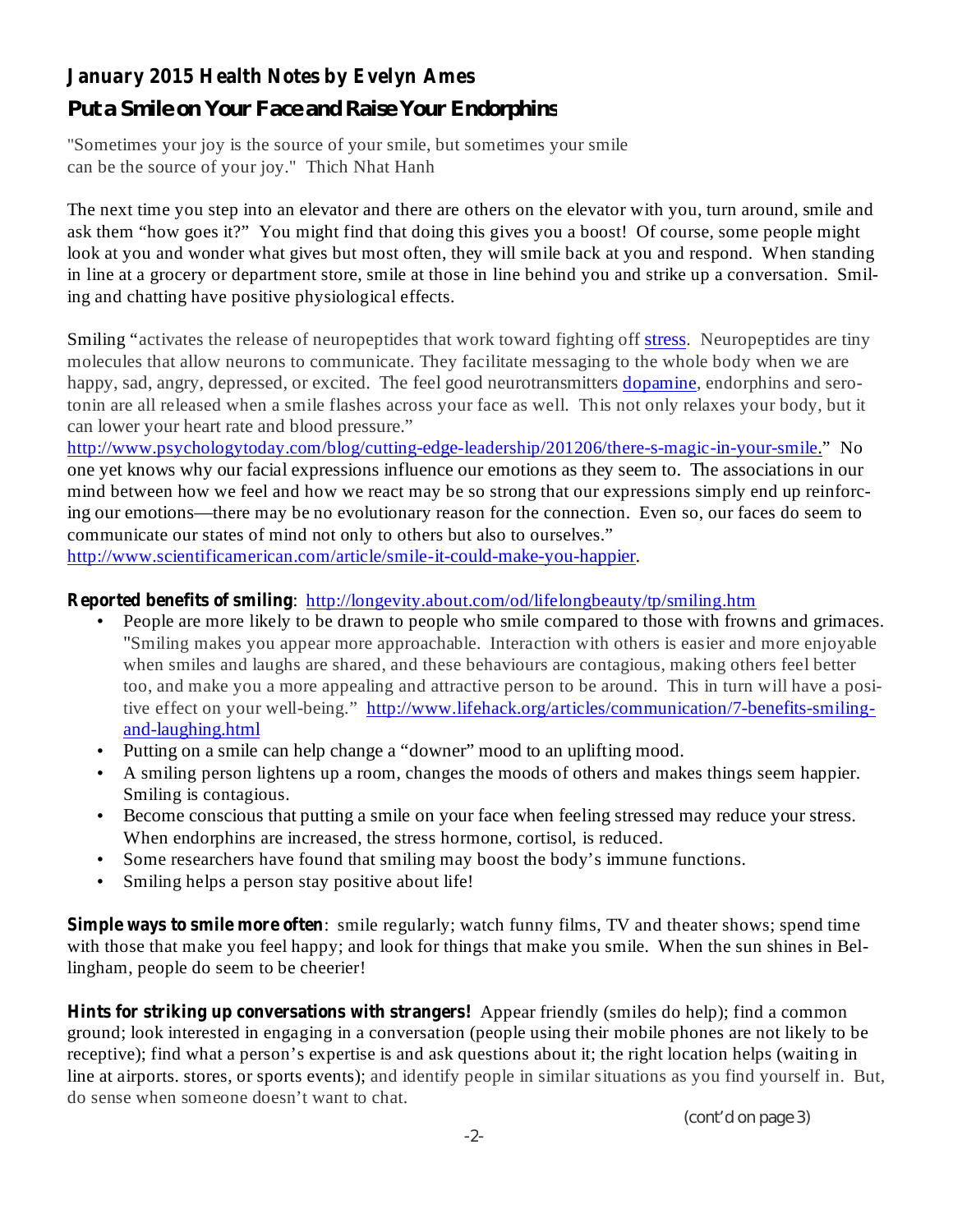# Health Notes, cont'd

"It's surprisingly easy to talk to strangers and make new friends. All you need to do is make them feel comfortable and engage them on a topic that's interesting to them. If you listen, you end up learning a lot about different industries and various walks of life." http://www.quora.com/What-are-some-tips-for-striking-upconversation-with-total-strangers



Smile: You're on Candid Camera!

# **WWURA Calendar**

### **January 2015**

6—Board Meeting 21– Travelogue—Italy with Kerri Woods

## **February 2015**

3– Board Meeting 13– WWURA Luncheon—Speaker, Professor Laura Laffrado on "The Ella Higginson Project"

### **March 2015**

3 – Board Meeting 18—Travelogue—Africa with Margaret Loudon

# **WWURA President's Note**



We began the new year of 2015 with beautiful sunshine, albeit a bit chilly, followed by turns and twists of rain, sleet, and snow. Our annual December holiday party was filled with good cheer, conversation and tasty food. Much appreciated was the background piano music provided by Lou Lippman. Burl Harmon led some enthusiastic carol singers. Many thanks to those who decorated, set up, and/or helped with the cleanup Among members lending a hand were Margie and Frank Belzek, Donna Moore, Howard Evans, Ron Ward, Burl Harmon (music, set up and take down), Nanette Davis, Barbara Davidson, Chris and George Gerhold,

Patricia Roberts. Larry Richardson provided the turkey breasts, Donna Moore provided the ham, and Evelyn Ames provided the turkey thighs.

Thanks are extended to members and friends who joined me in participating or donating to WWURA's Jingle Bell Run/Walk team: Barbara and Mel Davidson, Charlie Way, Pat Clarke, Chris and George Gerhold, Julie Gorrell, John Reay, Rosemary Flora, Margaret Woll, Lynne Masland, Lina Zeine, Ingeborg Paulus, Roy Potter, Marc Geisler, and Alisa Sachs.

Please check this newsletter's notice about our January (Wednesday 21) travelogue with featured presenter, Kerri Wood, sharing her experiences of organizing travel in Italy.

Our WWURA Board of Directors is looking for members interested in serving on WWURA committees or on the Board of Directors. Descriptions of committee responsibilities are available from Evelyn (360-734- 3184) Evelyn.Ames@wwu.edu. We have several members on committees and the board who are friends of the university but are not necessarily former employees. Consider getting involved as a great way to stay in touch with university friends/associates and to have fun! President-Elect, Ron Ward, chairs the nominations committee; let him know if you are interested. ron.ward740@gmail.com or 425-299-4924.

**- Evelyn Ames**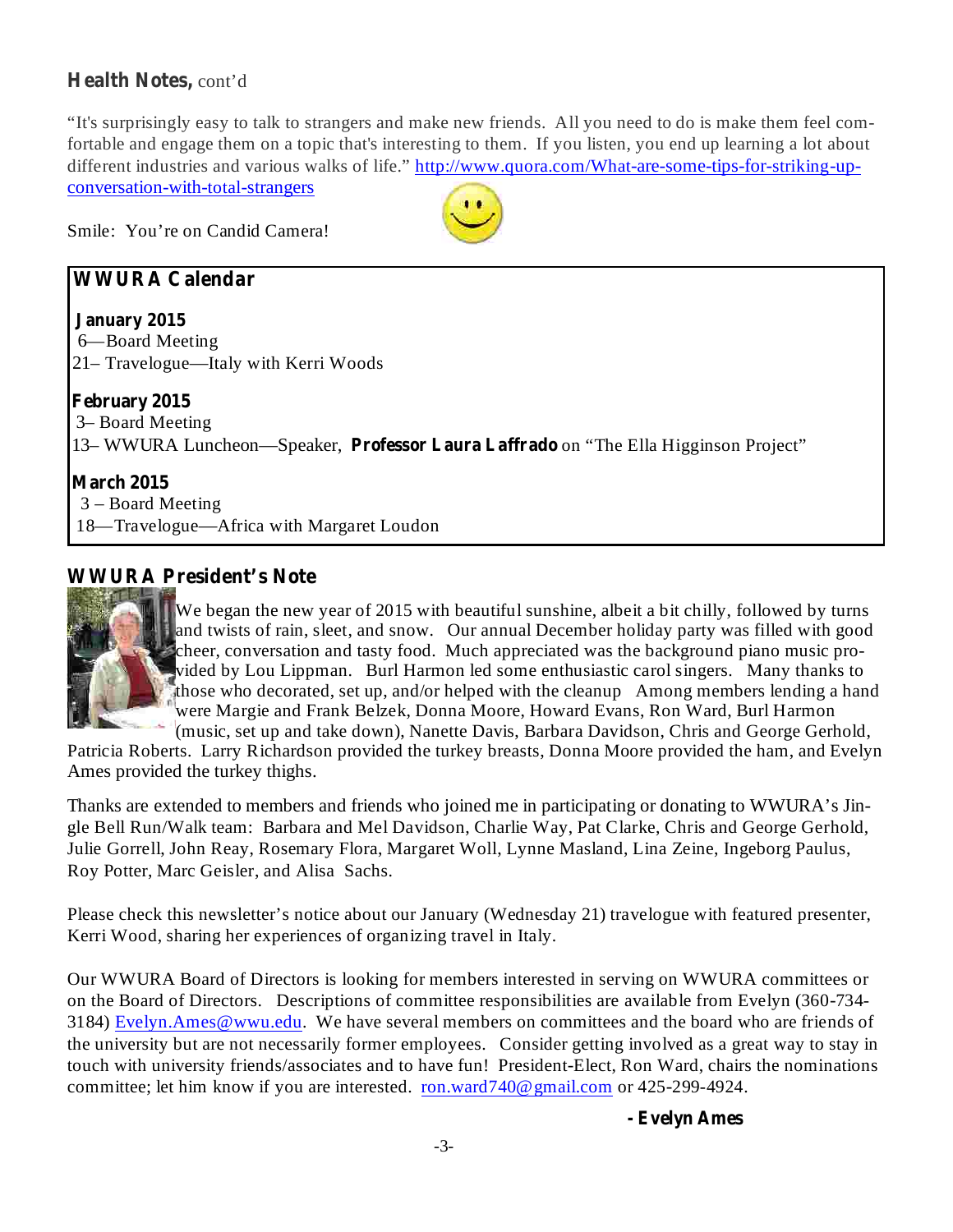## **Book Review**

#### **Alexander McCall Smith: an Introduction**

I have to call this piece an introduction to this remarkable author- Alexander McCall Smith—since I have read only about 14 novels of his prodigious output. McCall Smith, his surname, has authored some 80 works. Let me tell you about two different series of his novels.

The first of his works to come to my attention was his 1999 No. 1 Ladies' Detective Agency, in which Mma Precious Ramotswe opens a detective agency using the proceeds from the sale of a herd of cattle she inherited from her beloved father. It is the only detective agency in all of Botswana;, which Mma Ramotswe establishes in Gabarone, Botswana's capitol. One of her early cases is that of a missing husband, whom she discovers has been converted to evangelical Christianity and was eaten by a crocodile while awaiting baptism by immersion in a river. She delivers the missing husband's wrist watch to the widow. Other cases involve moral and cultural problems in the lives of her clients. McCall Smith, a Scotsman born and raised in what was then Southern Rhodesia and now is Zimbabwe, clearly admires the ways in which his characters balance modern developments and traditional culture. Mma Ramotswe, a single lady "traditionally built," casts approving eyes on Mr. J. L. B. Maketoni, owner of Tlokweng Road Speedy Motors, whom she marries at the end of the novel.

All in all, this novel and the series it introduces are a charming evocation of the small but significant realities of daily life in Botswana. A friend of mine who has lived in Africa for some years likes this series very much, partly because it gives such a delightful and authentic limning of African women, their shrewdness and their generosity.

Isabel Dalhousie, though, is my favorite McCall Smith character. She lives in Edinburg and is the owner and editor of an academic journal, *The Review of Applied Ethics*. Isabel, in her early forties, is a woman of intellect and culture who moves easily among the professional circles of Edinburg society. She attracts requests to solve genteel mysteries, because she's good at it. In a recent novel of the series devoted to her, Isabel is asked to solve the disappearance of a Poussin painting from a country mansion near Edinburg. While solving the mystery (it's a family affair), she pays automatic attention to ethical dimensions of her actions and those of the people in her life, always in a way that strikes me as generous and appealing. She solves the case while living her life fully—editing her *Review*, loving her husband and her toddler, sorting out a child-rearing misunderstanding with her son's governess. She also moves a father and a rebellious son toward reconciliation—all the while acting with generosity (there's that word again) and thoughtfulness.

There is a lot more to McCall Smith, but space limits me this time out. Perhaps I'll review his *The Forever Girl* in a later issue of our Newsletter. If you haven't already done so, give Alexander McCall Smith a try.

#### **Bob McDonnell** -

#### **Well-known Artist Steve Mayo to Give Talk at WWU Jan. 20**

H.M.S. Discovery and Chatham on Tuesday., Jan. 20 at 4 p.m. The talk titled "Capt. Noted Pacific Northwest maritime artist Steve Mayo will give an illustrated talk describing the new research behind his latest watercolor painting of Capt. Vancouver's vessels Vancouver's H.M.S. Discovery Re-imagined: Creating an Accurate Historical Painting" takes place in Western Washington University's Wilson Library in the Special Collections room on the 6th floor.



With the help of recent research on the appearance of Capt. Vancouver's flagship H.M.S. *Discovery*, Mayo created a painting of the two vessels becalmed in Rosario Strait on June 9, 1972. The painting received a first-place award at the Mystic Seaport International Marine Art Exhibition in Sept. 2012.

A special exhibit of 15 of Mayo's historical watercolor prints illustrating the voyages of Capts. Vancouver, Cook and Robert Gray to the Pacific Northwest in the late 18th century will be on display in Special Collections Jan. 15 through March 15.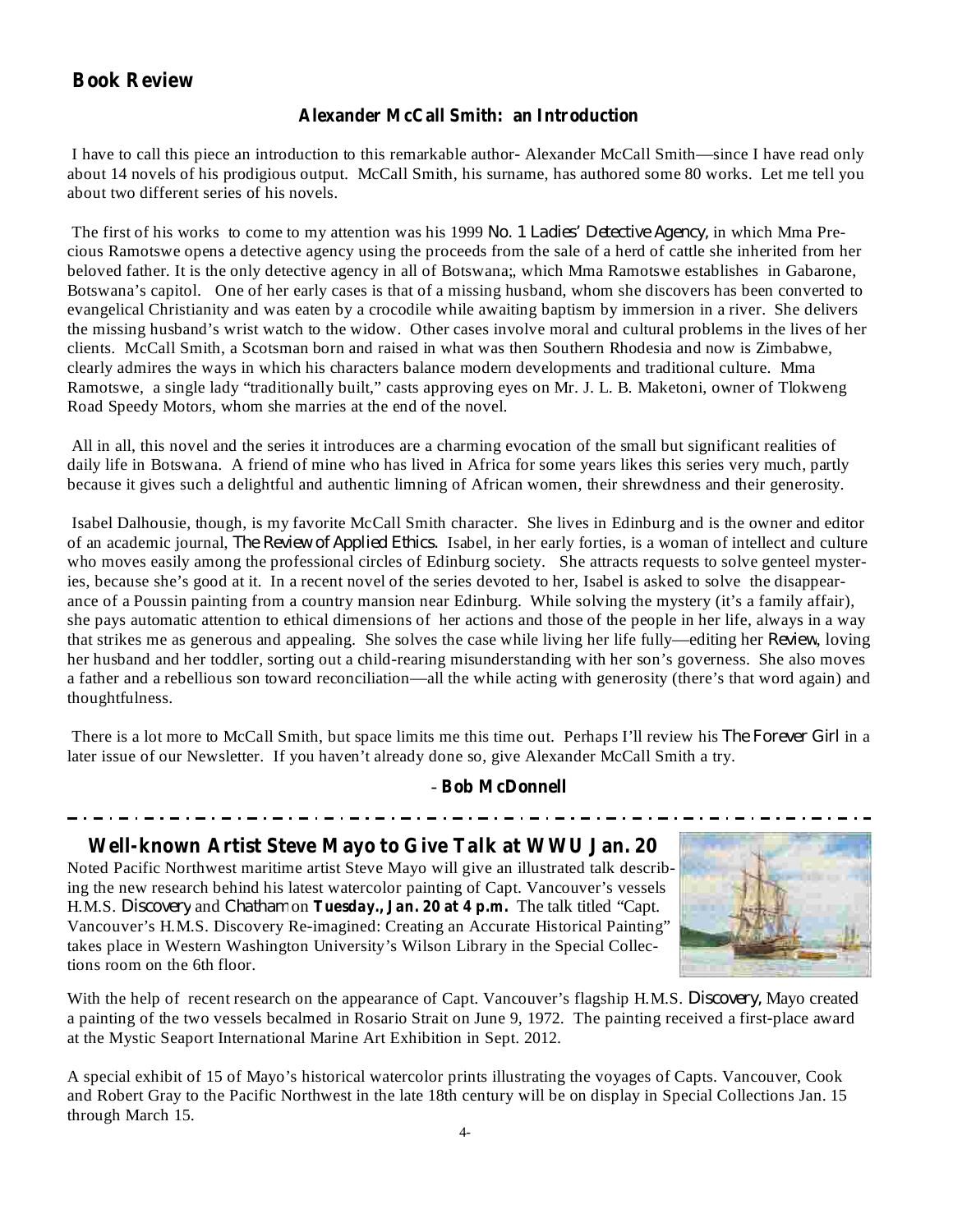# **Reservation Form WWURA Winter Luncheon**

**11:30 a.m., Friday, February 13, 2015 Northwood Hall, 3240 Northwest Avenue**

Name(s)\_\_\_\_\_\_\_\_\_\_\_\_\_\_\_\_\_\_\_\_\_\_\_\_\_\_\_\_\_\_\_\_\_\_\_\_\_\_\_\_\_\_\_\_\_\_\_\_\_\_\_\_\_\_\_\_\_\_\_\_\_\_\_\_\_\_\_\_\_\_\_\_\_\_\_\_

Address or Phone Number  $\blacksquare$ 

Amount Enclosed \_\_\_\_\_\_\_\_\_\_\_\_\_\_\_\_\_\_(\$15 member, \$18 for non-member)

## **Reservation Deadline is Monday, February 9, 2015**

**Patricia Roberts, 715 Marine Drive,** Make your check payable to WWURA and mail with this form to **Bellingham, WA 98225.** Questions? Call Patricia at 676-2593. Need a ride? Check here\_\_\_\_\_ Phone number\_\_\_\_\_\_\_\_\_\_\_

#### **JANUARY INTEREST GROUPS**

If you are interested in one of the groups please call or email the contact person.

BOOK GROUP--Donna Moore, 360-733-5769 <dfmoore12@gmail.com We will meet Tuesday, Jan. 20th at 2:30 p.m. at Barbara Evans' home 715 N. Garden #502 January's book is Yes Chef: A Memoir by Marcus Samuelsson February's book is *Boys in the Boat* by Daniel Brown. Discussion Leader is Pat Clarke

BRIDGE GROUP--Caryl Hinckley, 360-734-3728, <carylchinckley@hotmail.com We will meet January 27th at Caryl Hinckley's home, 18 Taylor St..

INFORMAL DINING -- Janet Berg, 360-733-4654, <janetlila@hotmail.com Meets in small groups each month at member's homes.

OPERA GROUP--Evelyn Ames, 360-734-3184, <evelyn.ames@wwu.edu

This group usually attends the opera independently or in small groups. Call Evelyn if you need a ride. Metropolitan Opera HD Series for 2014-2015, check this website for cast and dates of encores: http:// www.metoperafamily.org/metopera/liveinhd/LiveinHD.aspx In the left corner is Participating Theaters (click on United States and/or Canada for listing). There are 10 HD showings this season. Running times of each opera are listed at main web site.

January 17 - Lehar's The Merry Widow (new production)

Encore January 21

January 31 - Offenbach's Les Contes d'Hoffman

Encore - February 4

Lincoln Theater in Mt. Vernon: http://www.lincolntheatre.org/welcome (click on calendar) Check the Pickford Film Center for European opera showings: http:/pickfordfilmcenter.org/

SKIING - Charlie Way, 360-734-0649. Winter is here!! Check with Charlie if you are interested in skiing.

WRITER'S GROUP - Evelyn Wright, 676-0227, <ewright410@comcast.net> Meets twice a month. The groups are kept small so there is time for reading and critiquing each other's work.